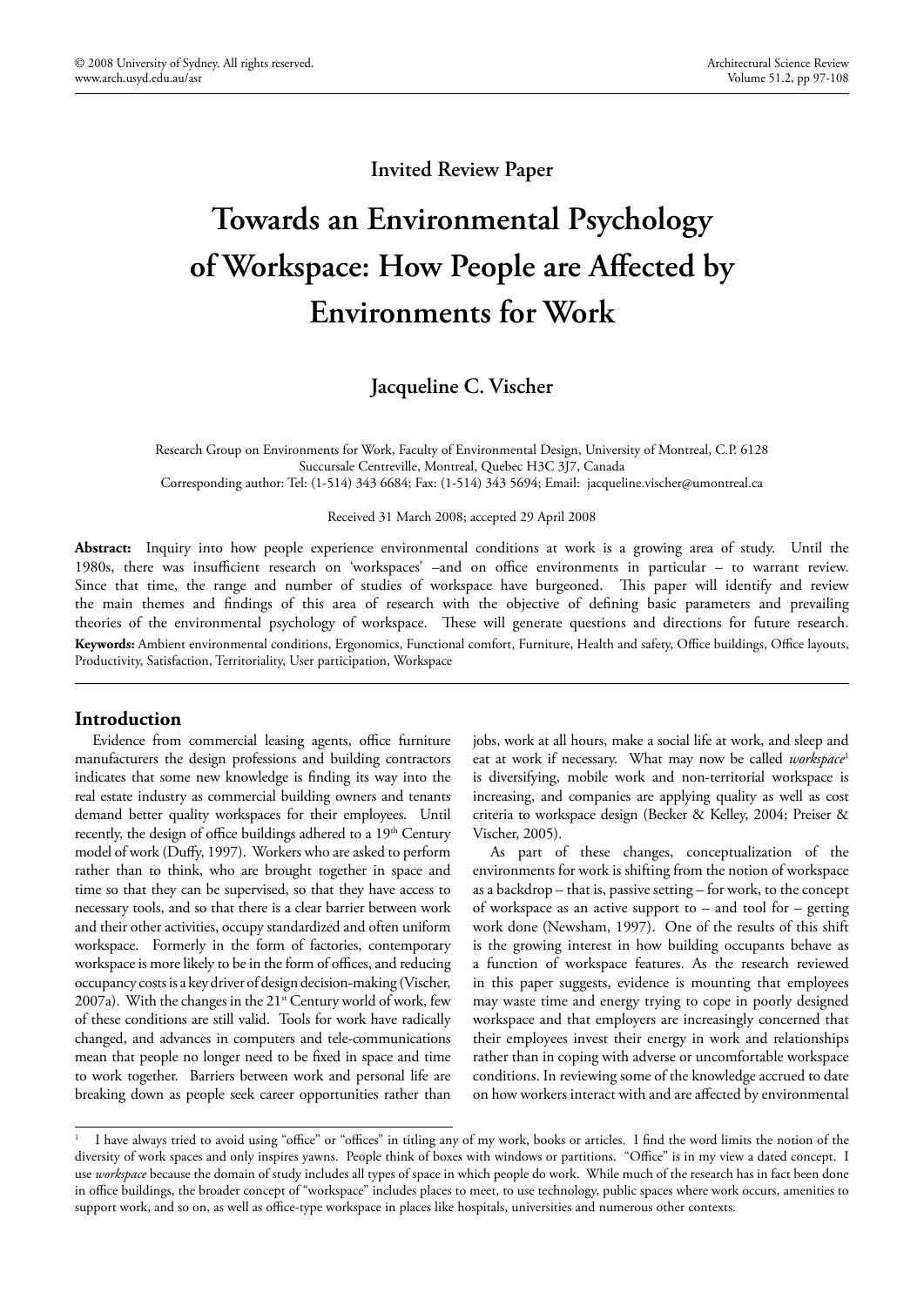features, this paper groups findings from workspace research according to, first, the aspect of workspace studied, and second, to the type of outcome measure or research result identified. Thus, the environmental aspects of workspace include ambient environmental conditions (noise, lighting, air quality, thermal comfort), furniture layout and ergonomics (workstations, offices and shared amenities), and process issues, such as user participation in design, and meeting business and organizational objectives. Behavioral or outcome measures common in work environment research include employee satisfaction, employees' feelings about their work environment as expressed in the sense of territory, ownership and belonging, and employee productivity. Most work environment studies can be organized into the typology identified in Table 1.

Linking the satisfaction and productivity categories is the notion of comfort, specifically functional comfort. A threeway definition of the concept of comfort has been applied to numerous field studies of office buildings; it posits that

people need to be more than simply healthy and safe in the buildings they occupy, they need environmental support for the activities they are there to perform (Vischer, 1996). This notion of functional comfort goes beyond the more traditional concept of comfort based on measurements of users' responses to varying environmental conditions. The latter may focus, for example, on temperature and relative humidity for thermal comfort, air speed and freshness for ventilation comfort, and brightness, contrast conditions and luminance for lighting comfort (Cheng & Ng, 2006; Odemis, Yener & Camgoz, 2004; Ozturk, 2003; Rowe, 2004). The results of many comfort studies, using feedback from occupants as well as sensitive environmental measuring devices, form the basis for environmental standards in public buildings. The concept of functional comfort, however, links the psychological aspects of workers' environmental likes and dislikes with concrete outcome measures such as improved task performance and team effectiveness.

|                | Satisfaction        | Territoriality and              | Productivity        |
|----------------|---------------------|---------------------------------|---------------------|
|                |                     | belonging                       |                     |
| Ambient        | Do people like      | How do conditions such as       | Do changing         |
| environmental  | the lighting, noise | daylighting and natural         | environmental       |
| conditions     | levels, IAQ, and    | ventilation, as well as local   | conditions help     |
|                | thermal comfort.    | controls over interior          | people work         |
|                |                     | conditions affect the way       | better or faster?   |
|                |                     | people feel (appropriation,     |                     |
|                |                     | commitment) about their         |                     |
|                |                     | work and workspace?             |                     |
| Furniture and  | Do people like      | How do moves, changes and       | Does changing       |
| office layout  | their furniture,    | other reconfigurations of       | furniture, layouts, |
|                | location, access to | workspace affect people's       | the location of     |
|                | meeting-rooms       | feelings about territory, their | equipment,          |
|                | and on-site         | sense of privacy, and their     | meeting-space,      |
|                | services.           | social status?                  | and bathrooms       |
|                |                     |                                 | help people work    |
|                |                     |                                 | better or faster?   |
| Process issues | Do people report    | How does involving workers      | Do environments     |
| (e.g. user     | more satisfaction   | in making decisions about       | designed to meet    |
| participation) | with the work       | their workspace affect their    | organizational      |
|                | environment if      | feelings of ownership and       | goals and           |
|                | they have been      | belonging, and increase         | objectives have a   |
|                | involved in space-  | employee loyalty?               | positive impact on  |
|                | related decisions?  |                                 | the company's       |
|                |                     |                                 | 'bottom line'?      |

**Table 1:** Proposed Typology of Research on the Environmental Psychology of Workspace.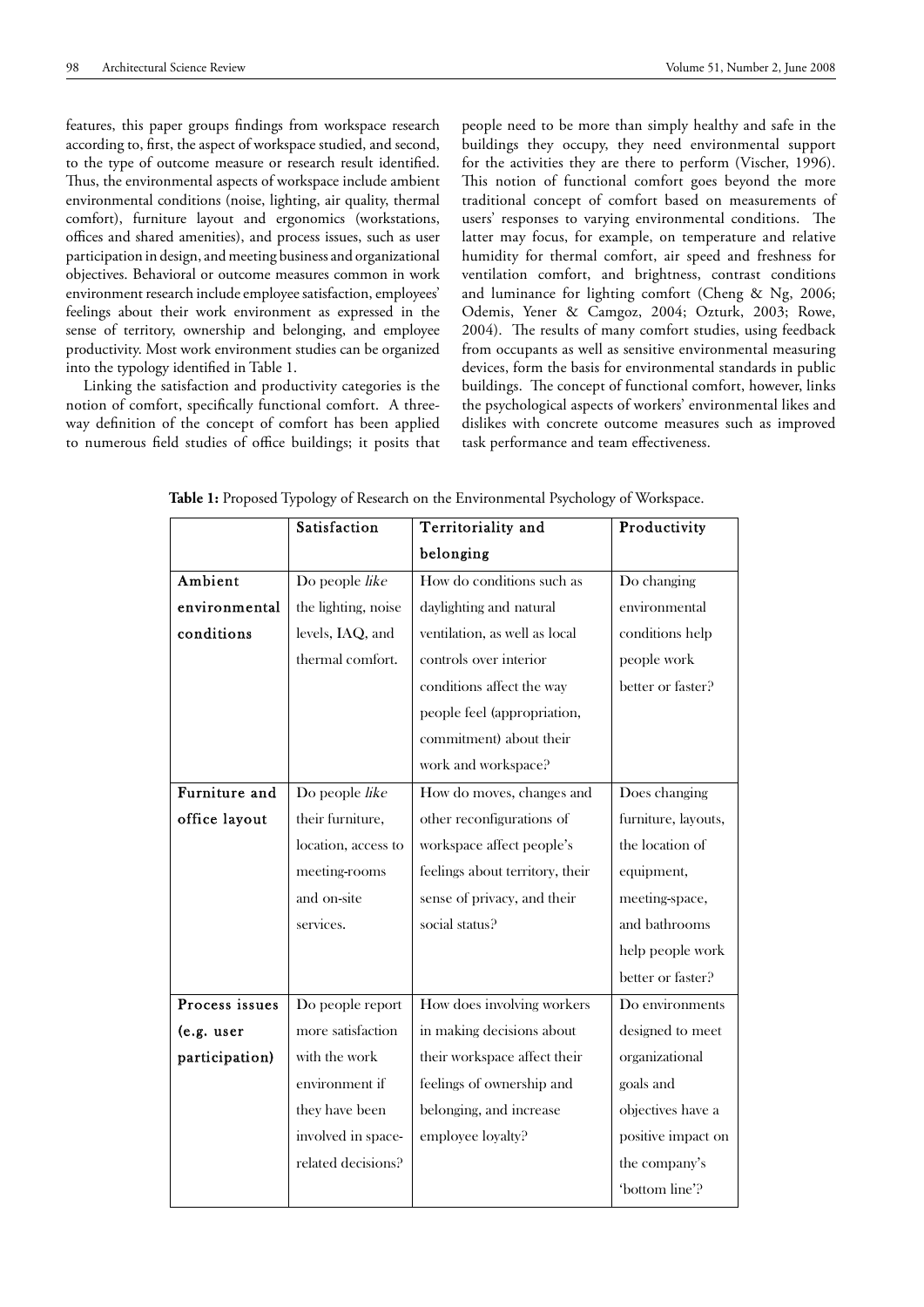How workspace is designed and occupied affects not only how people feel, but also their work performance, their commitment to their employer, and the creation of new knowledge (human capital) in the organization. These are the cornerstones of the domain known as the environmental psychology of workspace (Vischer, 2008). Moreover, measures of user perceptions of environmental conditions can be used to diagnose building performance and the effectiveness of building systems (Vischer & Fischer, 2005). The focus of this paper, then, is on the behaviour of building occupants, behaviour in this context being a broad term covering not only people's actions and responses but also attitudes, feelings, expectations, values and beliefs. In this context, it is useful to think of the user-environment relation as dynamic and interactive: that is to say, that part of the user's environmental experience includes the consequences of any user behaviour that may occur. The user is not a passive receptacle experiencing the built environment statically, as input; the user's experience of the environment is itself transformed by the activities she is performing in that environment: the relationship might better be characterised as transactional (Moore, 1980; Vischer, 2008). This paper will review research results clustered into three broad categories of user satisfaction and functional comfort, territoriality or sense of belonging, and productivity, and will indicate how these results have practical applications to design, construction and management of buildings in which people work.

### **Satisfaction and Functional Comfort**

How satisfied or not users are with the space they are occupying is a notion that has guided environmental evaluation since its earliest efforts (Craik, 1966; Friedman, Zimring & Zube, 1978; Little, 1968). It refers to the processes whereby users know and judge their physical environment. The basic premises state that the processes of environmental knowing and assessing are linked not only to observable physical features, but also to the attitudes individuals have towards a particular space. Evaluation research, such as post-occupancy evaluation, seeks to determine the extent to which certain environmental characteristics affect users' satisfaction or dissatisfaction; they have been carried out in office environments since the 1980s (Marans & Spreckelmeyer, 1981; Ornstein, 1999; Stokols, 1978; Wineman, 1986).

The earliest post-occupancy evaluations of offices used extensive survey questionnaires of building users to identify what what occupants 'like' and 'dislike' about their work environment, on the assumption that measuring users' self-rated satisfaction with individual features helps to understand the effects of the built environment on users. Studies of occupant satisfaction imply that this concept is a *de facto* measure of building quality: users feel positive (satisfied) about good quality built space, whereas if they are 'dissatisfied' the place is not performing or has somehow failed. Studies of users' satisfaction levels in offices have generated extensive knowledge of workers' preferences but relatively little additional understanding of building performance. Most postoccupancy evaluations question occupants on their perceptions and judgments of workspaces in terms of the "perceived qualities" of the place. Evaluation in this sense includes two essential elements: the functional characteristics of the space that lend themselves to measurement, and are considered factors

influencing the performance of workers; and the qualities of a place that cause users to consider it satisfactory or unsatisfactory. Thus, surveys of occupant satisfaction in specific buildings indicate which features are preferred and which are disliked by occupants (Walden, 2005; Windsor, 2005).

 One of the most consistent findings from user surveys is that office workers are dissatisfied with the 'open plan' office, whether this is due to noise levels, distractions, lack of privacy or the sameness of 'cubicles' (Churchman, Stokols, Scharf, Nishimoto & Wright, 1990; Hedge, 1986; Oldham, 1988; Sommer & Steiner, 1988; Sundstrom, Herbert & Brown, 1982). However, the prevalence of this finding has not prevented employers from favouring the open plan - in part because it is cheaper to construct and more flexible to reconfigure than a conventional private or cellular office layout, and in part because workstations occupy less square feet than private offices. A more useful question to ask is to what degree are workers supported in the performance of their tasks in open workstations – in other words, to what degree is their ability to work affected? Studies show that, on the positive side, open workstations facilitate communication and enable workers to exchange information rapidly and informally. On the negative side, the open environment can generate distractions that prevent workers from concentrating on their tasks.

A large number of work environment studies have tested users' satisfaction in reference to specific workspace features (Becker, 1981; Brennan, Chugh & Kline, 2002; Hedge, 1991; Humphries, 2005; Veitch, Charles, Newsham, Marquardt & Geerts, 2004). These studies show that people's preferences are affected by, among other things, indirect lighting, mechanical ventilation rates, access to natural light, new furniture, and aspects of the acoustic environment, as well as some degree of participation in decision-making. According to this approach, environmental satisfaction is implicitly a measure not only of workspace effectiveness or success, but also of job satisfaction, in spite of the lack of proven connections between them. As a result, occupant satisfaction has become the main yardstick by which workspace features are evaluated, with many studies falsely assuming a direct link between users' level of job or workspace satisfaction and their effectiveness or productivity (Karasek & Theorell, 1990).

Some studies have gone beyond the simple 'if-then' logic of how satisfaction is affected by physical features to developing an approach to environmental evaluation that is more responsive to the concept of place as an interactive system composed of both physical and social elements. This model posits space as a resource in terms of its inherent potential to make any social system function (Moos, 1973; Perin, 1970; Thiel, 1997). In applying this approach to work environment evaluation, researchers have examined links between workspace design and the organization of work, and attempted to demonstrate ways in which space can be considered an organizational resource (Fischer, 1983; Fischer & Vischer, 1998; Kampschroer & Heerwagen, 2005; Seiler, 1984).

The concept of functional comfort links users' environmental assessments of their environment to the requirements of the tasks they are performing; this goes beyond general findings on what people like and dislike, and towards assessing building performance (Vischer, 1989, 1996, 1999). It was developed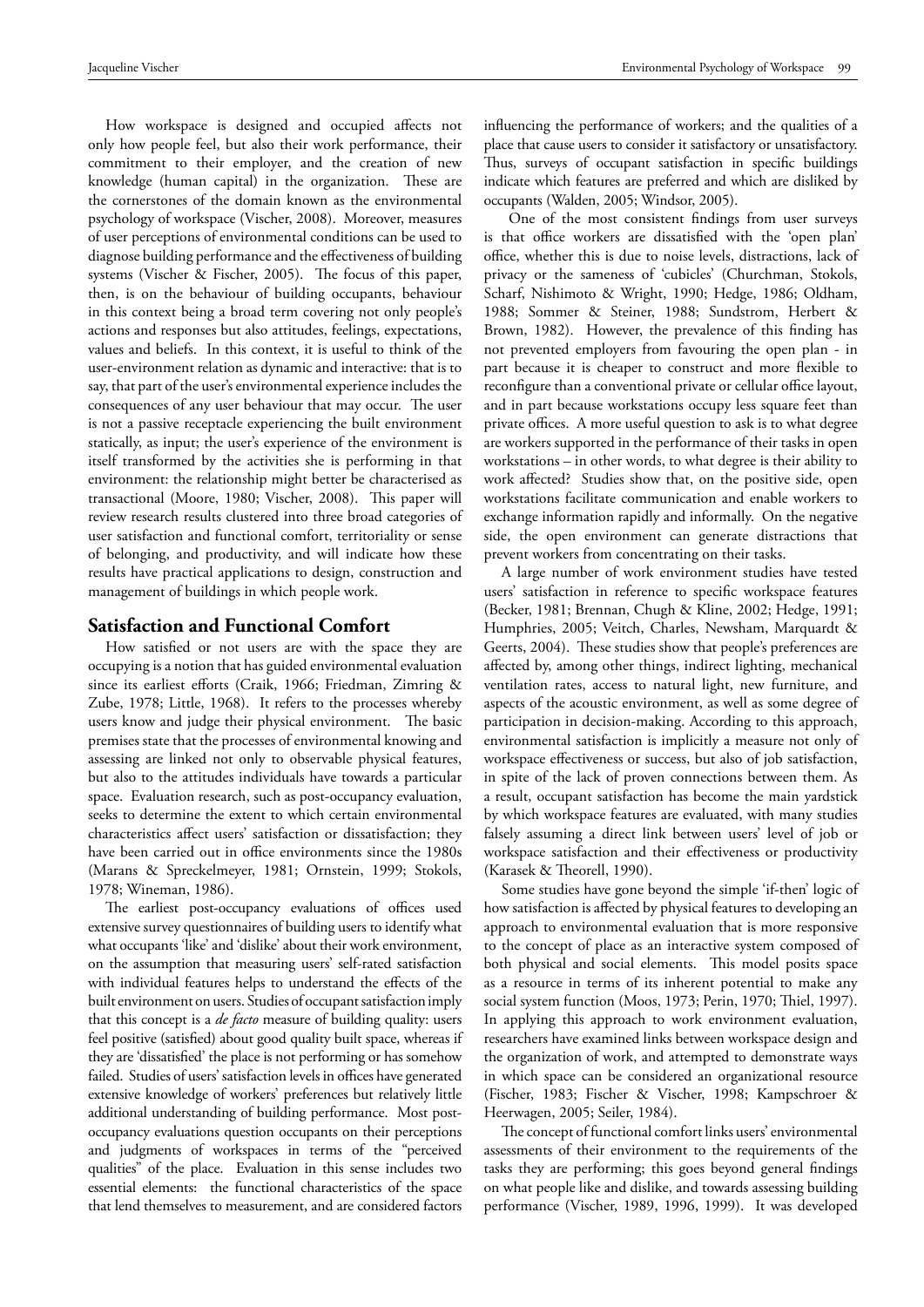to respond to the limitations of measuring user satisfaction by applying feedback from users to the performance of building systems. While building users' physical comfort refers to meeting the basic human needs, such as safety, hygiene and accessibility, without which a building is uninhabitable, functional comfort is defined as environmental support for users' performance of work-related tasks and activities. Appropriate lighting for screen-based work, ergonomic furniture for computer users, and enclosed rooms available for meetings and collaborative work, for example, help ensure users functional comfort at work.

The difference between a supportive and an unsupportive workspace is the degree to which occupants can conserve their attention and energy for their tasks, as opposed to expending it to cope with adverse environmental conditions. For example, certain variables such as lighting, ventilation and noise can, under certain conditions, generate stress, which, in turn, has a negative effect on productivity (Evans & Cohen, 1987). This is further discussed, below. The obverse of this argument holds that an environment conducive to the performance of work improves performance and morale (Dewulf & Van Meel, 2003).

The functional comfort approach makes human judgements the focus of study, thereby avoiding the temporal and calibration limitations of instrument-based data collection. However, researchers may take measurements of building systems performance as a follow-up procedure to help understand the meaning behind the feedback yielded by users on their perceptions of building conditions. Traditionally human comfort measurements have been linked to individual building systems (lighting, ventilation, temperature) in order to enable standards of comfort and health to be established, and thus to guide the design of buildings. Functional comfort is defined by the degree to which workers can perform their tasks in the place they occupy; it is derived from notions of comfort as defined by environmental standards, with the added precision that users' experience of comfort varies with the requirements of the tasks they have to perform. Therefore, one of the outcome measures of diagnostic evaluation of functional comfort is whether people can perform tasks easily, with difficulty, or not at all in the workspace occupied. The diagnostic approach was designed to learn more about how people work and how space affects work performance, as well as to understand the impact of changing office technologies on the performance of work and on spaceuse. Data on users' functional comfort provide a diagnostic yardstick for designers, planners and managers; systematic and reliable feedback from occupants takes the form of a simple, accurate profile of user comfort in a given work environment. This approach yields a more precise definition of how workers are affected by their space than users' satisfaction ratings.

Balancing environmental demands with the skills and abilities of users to act on their environment is a way of defining optimal workspace for creativity and flow (Csikszentmihalyi, 2003). The concepts of positive stress (Selye, 1979) and of environmental competence (Lawton, 1980; Sternberg, 2001) are both useful in this context, in that they recognize that some environmental challenge is necessary to ensure active engagement. A workspace cannot be designed to be a one-time, final, and permanent ergonomic support for all office tasks, but rather needs to be adaptable and 'negotiable' to be most supportive to users. Users need the skills and opportunities to engage with and adjust their environment successfully, over time and with changing task requirements, in order to optimize comfort and manage workspace stress successfully (Vischer, 2007b).

## **Territoriality and Belonging**

Several studies identify a sense of belonging (appropriation), along with loyalty or commitment to the organization and a sense of territory, as outcome measures of environmental studies because a sense of belonging or ownership is a better measure of environmental quality or success than either satisfaction or effective task performance (Fischer, 1983; Sundstrom & Sundstrom, 1986). Unlike user satisfaction, sense of belonging is linked to employee commitment to and retention in the organization – results that have a direct effect on company operations and costs. Territoriality at work goes beyond the physical attributes of spaces occupied by individual workers (Davis & Altman, 1976). The sense of ownership, or occupying territory, is affected by how team and shared workspace is defined, as well as characteristics of individual workspace. It is also affected by participation in design decisions and feeling 'empowered' in regards to environmental decision-making. Users' experience of territoriality, control and appropriation combine as 'psychological comfort': one of three types of environmental comfort according to which the users' experience of workspace can be organized (Vischer, 1996; Vischer, 2005). *Physical comfort* refers to basic human needs such as safety, hygiene and accessibility, which must be assured usually through applying existing building codes and standards - so that users find their environment habitable. *Functional comfort,* as mentioned previously, refers to the degree to which their environment supports users' tasks. At a more abstract level but equally important to users at work is *psychological comfort,* including feelings of belonging, ownership and control over the workspace (see Figure 1).

Psychological comfort links psychosocial aspects of the worker with the environmental design and management of workspace through territoriality, privacy and environmental control (Vischer, McCuaig, Nadeau, Melillo & Castonguay-Vien, 2003). The primary component of psychological comfort is sense of territory, both individual territory (office, workstation, micro-workspace) and group territory (team, group, midrange workspace). Human territory at work has psychological value that is represented both by space for one's work and by one's place in the organization. Underlying these is a human behavioral schema that expresses itself in terms of the personalization and appropriation of space: marking territory and constructing boundaries of social and environmental control (Fischer, 1989; Sundstrom, Town, Brown, Forman & McGee, 1982). Territorial ownership affects employees' interaction with the environmental milieu (Steele, 1986). Workspace personalization and space appropriation behaviors have become more noticeable in offices where denser and more open office configurations have been installed (Wells & Thelen, 2002). The introduction and use of new technology and better virtual communications tools have also affected workers' perceptions of and attitude towards their physical environment and workspace (Cascio, 2000; Lai, Levas, Chou, Pinhanez &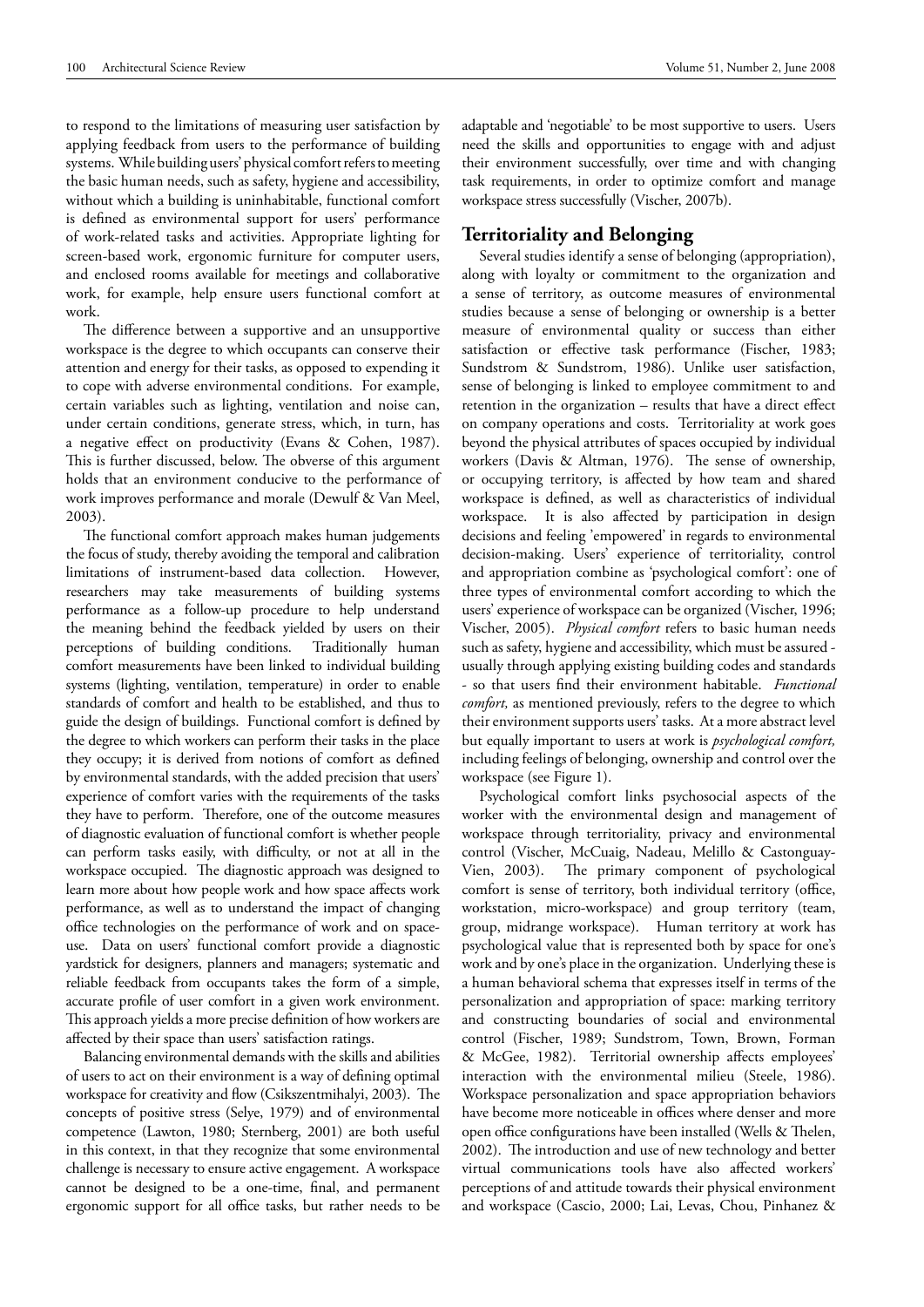

*Figure 1: Environmental comfort model of workspace quality.*

Viveros, 2002). Territory is not simply made up of the walls and doors that enclose space; territoriality at work is also affected by sense of privacy, social status and perception of control.

Studies have found that people moving out of private enclosed offices into open workstations judge their environment more negatively, citing lack of privacy, acoustic conditions, and confidentiality problems (Brennan, Chugh, & Kline, 2002; Rishi, Sinha & Dubey, 2000). These reasons are given irrespective of whether or not their work is confidential, and whether or not they need to be alone to perform tasks effectively. Complaints about lack of privacy abound in before-and-after studies of workspace change, independent of physical features of the workspace such as furniture configuration and partition height (Wineman, 1986). On the other hand, data collected from professionals in open workstations who were not faced with an imminent or recent move indicated that the demands of the job are more important than individual privacy (Kupritz, 1998). The need for privacy seems to be only indirectly related to workspace design and to depend on psychological factors, such as concerns about status and control.

Environmental control – and users' *perception* of control – affects workers on at least two levels: mechanical or instrumental control, and empowerment (Vischer, 2005). Experimental efforts to increase users' control over environmental conditions provide evidence of beneficial effects on workers, including one experimental design that found a clear association between participation in design decisions and degree of workplace satisfaction following a move to a new facility (Niemala, Rautio, Hannula & Reijula, 2002). Environmental control can be mechanical, such as chairs and worktables that are raised and lowered, shelving and tables on wheels to be moved around, switchable lights, and a door to open and close. Evidence indicates a positive psychological impact from this type of control in situations where employees are informed and even trained to make use of the controls available (Newsham, Veitch, Arsenault & Duval, 2004; Tu & Loftness, 1998). Another form of environmental control is empowerment: increased opportunities for employees to participate in workspace decision-making. Access to such opportunities increases users'

perceptions of having some control over their environment and is a constructive response to the need for psychological comfort. This helps people cope with environmental demands and encourages workers to find new ways of solving environmental problems, so that they also increase their learning and knowledge about their building and workspace. Empowerment as a form of environmental control increases opportunities for employees to both participate in and be listened to in workspace decisionmaking, and means they are better informed. Lack of control over workspace has been described as demotivating and leading to 'learned helplessness' (McCoy & Evans, 2005). Several studies demonstrate that psychosocial control by means of user participation in the design process has a positive effect on people's response to and feelings about their workspace (Lee & Brand, 2005; Veitch & Newsham, 2000). Environmental empowerment is directly linked to psychological comfort. People who are informed about workspace-related decisions, and who participate in decisions about their own space, are more likely to feel territorial about their workspace and to have feelings of belonging and ownership (Vischer, 2005).

Thus notions of appropriation and belonging are psychosocial aspects expressed through territoriality at work. A sense of territory is associated with feelings of belonging and ownership, and privacy is best understood as the need to exercise control over one's accessibility to others (Altman, 1975). Finally, some studies have demonstrated a connection between users' psychological traits and their reactions to the built environment at work. In focusing on cognitive processes, this research orientation links up with a well-established paradigm of social psychology, namely Lewin's field theory (1951). It addresses the effects of users' individual differences and how workers' evaluation of their workspace affects their perception of themselves at work (Somat, Tarquinio & Dufresne, 1999). Not only do employees' cognitive and affective processes affect their perception and evaluation of their work environment, but their perception and assessment of their workspace also affect their view of themselves as workers and of their professional effectiveness (Fischer, Tarquinio & Vischer, 2004). A study comparing open with enclosed office users showed that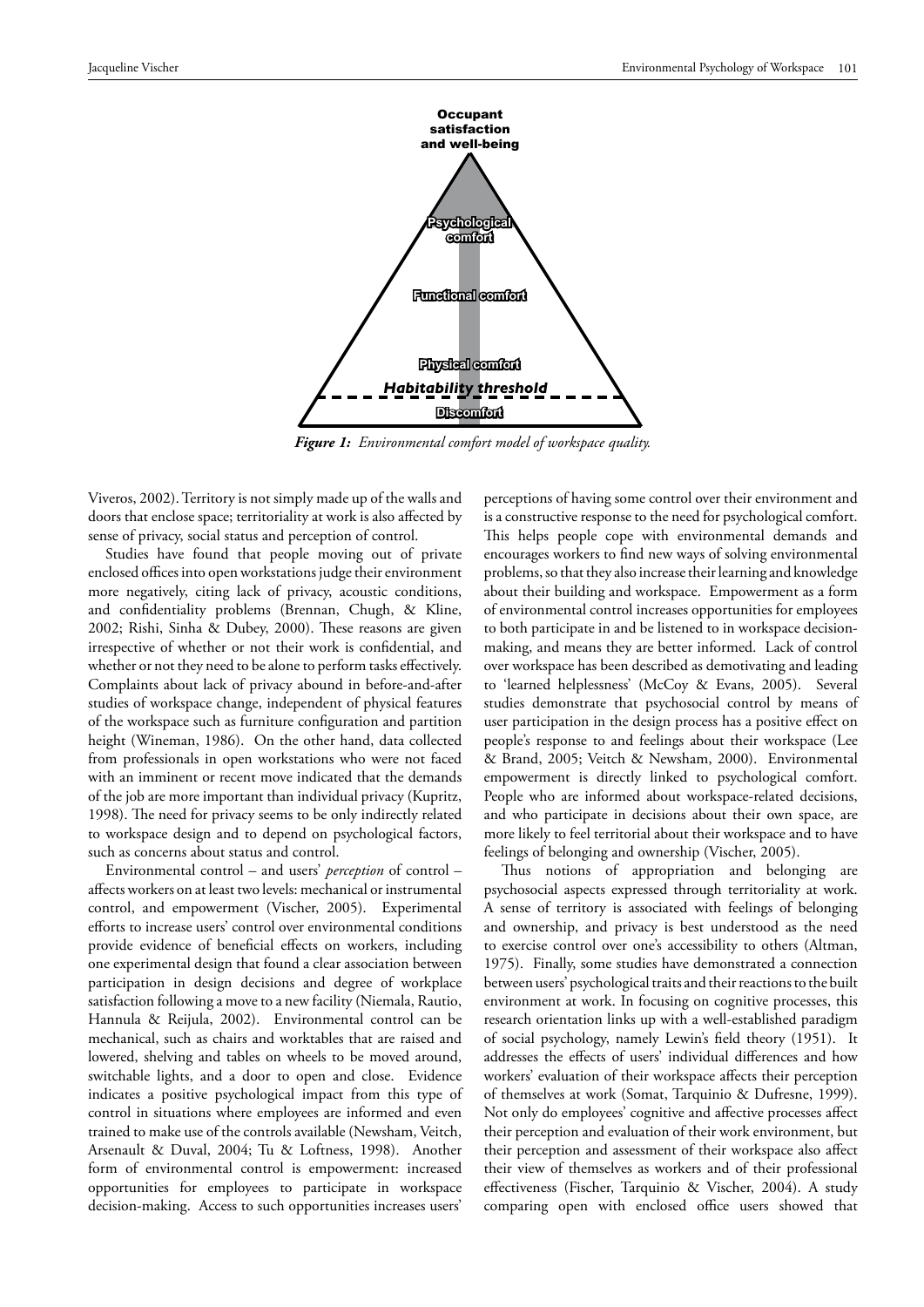extraverts respond more positively to more possibilities for communication, and therefore do better in open office settings than workers with more introvert personalities (McCusker, 2002).

## **Productivity and the Performance of Work**

Many studies have sought to make direct links between the environmental design of workspace and worker performance or organizational productivity.2 The concept of *'workplace performance'* has come to mean workspace whose explicit objective is to support the performance of work: a performing workplace is designed to optimise worker productivity (Clements-Croome, 2006). The concept of worker productivity tends to be applied to a whole range of desired behavioural outcomes in the context of work. A recent review of studies of the effects of environment on productivity concluded that confusion about what productivity means has made it difficult to identify how environmental conditions affect worker performance (CABE, 2004). Many studies use respondents' own self-reports of 'improved' or 'reduced' productivity as the dependent variable, and studies measuring 'real' or quantifiable output per worker or team are few and far between (Oseland, 1999).

There are at least three types of productivity that are influenced by environmental design, each of them in different ways.3 These three categories are individual, group, and organisational productivity: each category denotes a variation in scale of environmental influence (Vischer, 2006). Individual productivity is typically evaluated at the scale of the individual workspace (desk and office) and on how the micro-environment influences individual task performance, that is to say, how fast and accurately a worker carries out his tasks at work. Individual task performance is affected by environmental conditions such as lighting and visual conditions, variations in temperature and humidity, furniture ergonomics, and, to some degree, acoustics. Positive individual productivity outcomes mean improved speed and accuracy of the tasks performed, whereas negative outcomes might include a higher error rate, slower time for task completion, or adverse health effects on workers, such as sore eyes, fatigue or upper respiratory problems.

The productivity of workgroups sharing workspace, such as a teamwork environment, is typically evaluated in terms of the quality and quantity of group processes. Teamwork is affected by the mid-range environment, that of the work-group or team, and it is measured in tangible terms such as time to market of a new product, or in terms of more qualitative outcomes, such as number of good new ideas or good (i.e. successful) recommendations coming out of effective business processes. Group process is affected by workgroup size and the relative proximity of team members (Leaman & Bordass, 1998). Other

environmental determinants of workgroup effectiveness include the positioning of work areas and shared space, as well as access to shared tools and equipment (Heerwagen, Kampschroer, Powell & Loftness, 2004).

A third level of productivity corresponds to the company or organization's entire workspace or accommodation – the macroenvironment. There are many approaches to assessing the degree to which workspace helps (or fails to help) a company meet its business objectives and/or increase its competitive advantage. Organisational effectiveness is affected by locational advantages and ease of access, balancing consolidation under one roof (centralisation) with dispersion of different groups in different facilities over manageable distances, and by building amenities such as fast elevators, convenient bathrooms, adequate parking, and attractive eating areas (Vischer, 2006). Studies have shown that both worker performance and organisational success is compromised "when the physical environment interferes with actions taken towards achievement [of objectives]" (McCoy & Evans, 2005).

Tools exist to measure environmental impacts on productivity in each of the three categories. Individual productivity is the most often measured, using various tools for ergonomic analysis as well as a wide variety of questionnaire surveys that focus on the effects on building users of ambient conditions as lighting, noise levels, furniture comfort, temperature, and indoor air quality. Team effectiveness studies tend to be more dependent on anecdotal data, although indirect measures such as analysis of social networks, 'gaming', and comparing outcomes among comparable workgroups in different environments, have also yielded valuable results (Horgen, Joroff, Porter & Schon, 1999; Stephenson, 1998). A recent review of four of the most popular methods for evaluating organisational effectiveness concluded that none is entirely satisfactory, as this is an elusive concept to define and measure (Bontis, Dragonetti, Jacobsen & Roos, 1999). However, some researchers have been successful adapting the Balanced Scorecard to measure environmental effects on organisational effectiveness (Kampschroer & Heerwagen, 2005).

The BOSTI-Westinghouse study was an important advance, which attempted to link environmental features not just with levels of satisfaction, but also directly with functional support to individual workers (Brill, Margulis & Konar, 1985). This longitudinal study examined employee behaviour before and after an office move and attempted to measure the costs of worker productivity lost through poorly-designed or dysfunctional workspace; it used employee self-reports of productivity to measure the impact of features like open office design on task performance. The results showed, among other things, that employees, especially managers, working in open plan workstations felt they were more productive in enclosed

 $\overline{2}$  The editor has suggested that these relations might best be conceptualised as a model of workplace environmental design factors (eg, ambient environmental conditions, furniture and office layouts) as independent variables, with productivity as the ultimate dependent outcome variable and satisfaction, territoriality and belonging, as mediating variables. This is an interesting line of inquiry that deserves further consideration.

<sup>3</sup> There are numerous studies of how age, gender, SES and job-rank affect workers attitudes, performance and effectiveness in the work environment, but very few use the term 'environment' to refer to the physical setting. Consequently, most of this research is published in the industrial and occupational psychology literature and is not included in this review. However, it would make an interesting addition to our research to study this literature and develop some hypotheses of how these function as moderating variables in the user-space relationship at work. See, for example, the review by Gifford (2007) and the role of moderating variables in a different architectural setting.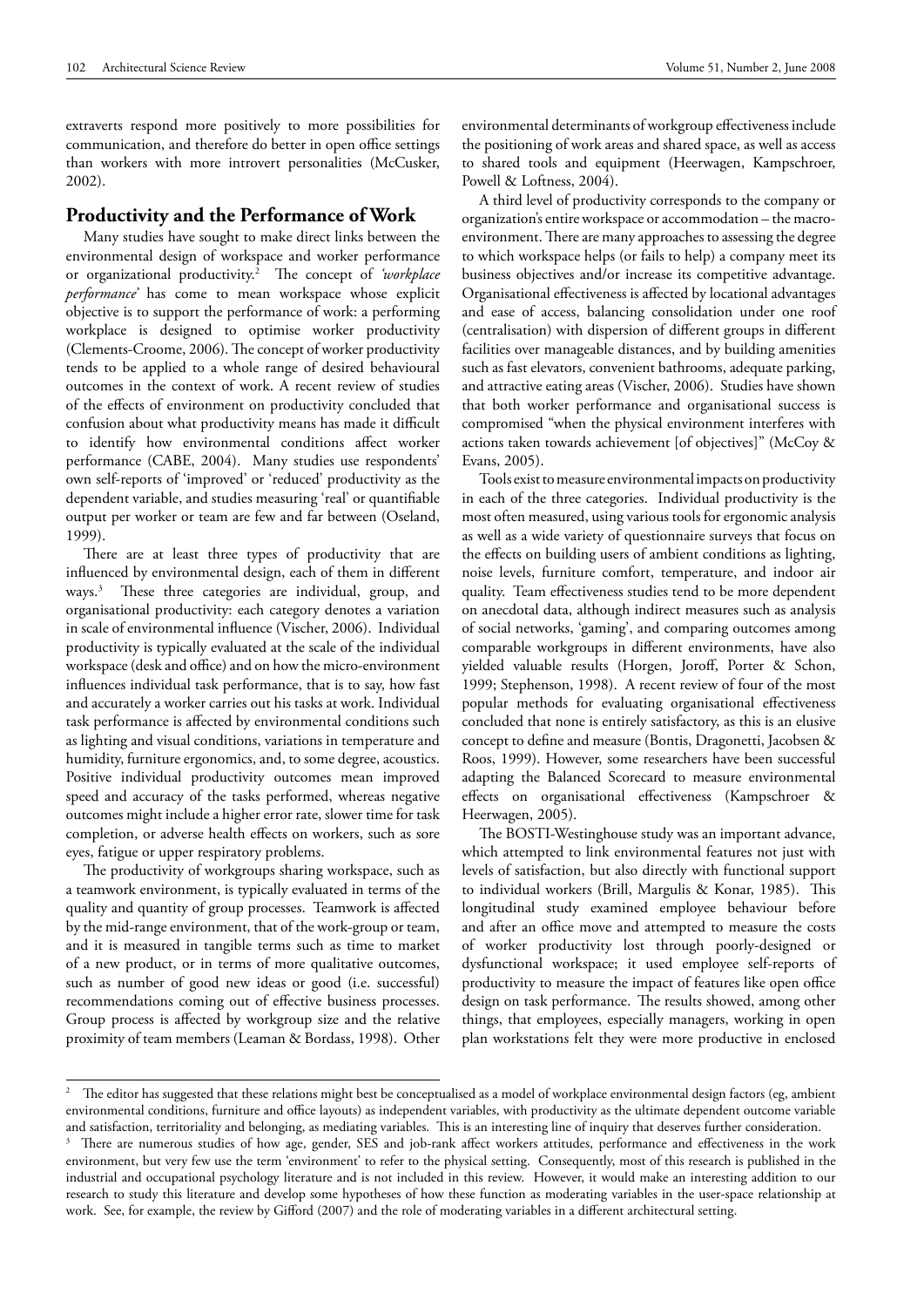offices. Subsequent studies have attempted to measure the economic value of workers' productivity increases that are considered to result from environmental improvements, such that the return on investment of an environmental intervention can be calculated (Brill & Weideman, 2001; Sullivan, 1990). At about the same time, an overview of studies measuring the impact of furniture and layout changes on teams working on assembly line-like paper processing tasks in different organizations indicated extraordinary increases in process speed and results (Springer, 1986). These findings are reminiscent of the changes in task performance found in the 1940's in the famous Hawthorne studies of lighting in factories, suggesting that any environmental change improves team performance regardless of its actual effect (Adair, 1984). More judiciously, several studies conclude that workspace design can be supportive (have positive effects on work) or non-supportive (have negative effects on work) as well as affecting organizational performance (Davenport & Bruce, 2002; Ilozor, Love, & Treloar, 2002; Klitzman & Stellman, 1989; Stallworth & Kleiner, 1996). The domain of organizational ecology is a framework for analyzing organizations according to different aspects of their structure and function, including features of the workspace they occupy (Steele, 1973). The systems framework of organizational ecology strengthens the notion that the space it occupies is an integral part of how an organization functions. Later work has built on this concept, producing such ideas as '*workscape*' to indicate an inclusive approach to both the use and the planning and design of the work environment (Becker & Steele, 1994).

An increasing number of ergonomically oriented studies have looked at specific environmental conditions, such as ventilation and indoor air quality, lighting and daylighting, acoustics and noise control, as well as furniture placement and comfort. In these studies, environmental effects on task performance, rates of absenteeism and self-reported productivity are measured rather than users' satisfaction ratings. Lighting research, for example, has tended to distinguish between the effects on building occupants of artificial, interior lighting and of natural light or daylighting from windows. Daylighting research has linked increased comfort and self-reported productivity with window size and proximity, as well as with view out, control over blinds and shielding from glare (Hedge, 2000; Leather, Pyrgas, Beale & Lawrence, 1998; Mallory-Hill, Van der Voost & Van Dortmont, 2005). More significantly, research on daylight and views from hospital rooms has been shown to affect medication requirements and recovery rates (Verderber & Reuman, 1988; Ulrich, 1991). In their recent overview of the effects of different kinds of artificial lighting on task performance and occupant satisfaction in a simulated office environment where workers used controls to exercise their lighting choices, (Boyce, Veitch, Newsham, Myer & Hunter, 2003) concluded that current office lighting standards are preferred by most people carrying out typical individual office tasks, Boyce *et al*. The study results made a distinction between visual comfort – lighting needed to perform well on office tasks – and satisfaction, or lighting judged to be aesthetic.

Current studies of noise in offices have adapted techniques for measuring noise levels in industrial environments. Workers in open plan workspace tend to judge noise to be a primary source of discomfort and reduced productivity (Stokols & Scharf, 1990; Mital, McGlothlin, Faard, 1992). Acoustic comfort studies have focussed on correlating physical measures, such as signal-to-noise ratios at different densities, background noise levels and intensities, and speech intelligibility under differing physical conditions, with occupant judgements of distraction and annoyance (Ayr, Cirillo & Martellota, 2001; Chu & Warnock, 2002). Efforts to control office noise through more absorbent surfaces, sound-masking systems and behavioural controls have been weakened by increasing office densities and collaborative work in modern workspace.

Studies focussing on floor layouts and furniture suggest these factors influence teamwork effectiveness as well as individual task performance (Vischer, 2006). Studies focus on the height and density of workstation partitions, the amount and accessibility of file and work storage, and furniture dimensions such as work-surfaces. These elements of furniture and spatial layout have a powerful effect not only on the satisfaction of individual workers but also on the performance of teams. One study indicated that the additional investment in ergonomic tables and chairs for workers, as well as ergonomic training, yielded a 5-month payback in terms of increased individual productivity (Miles, 2000). Several studies provide evidence that office workers are uncomfortable in open plan configurations and prefer private enclosed workspace, which may work better for individual tasks but are less successful for teamwork (Hatch, 1987; Fried, Slowik, Ben-David & Tiegs, 2001; Ornstein, Andrade, Coelho & Leite, 2005).

Evidence is mounting that the design of their workspace does make workers more or less effective. However, finding out more about how this relationship works should not lead to 'social engineering' solutions, where employers or building owners apply a recipe for environmental design with a view to guaranteeing maximum performance from their workers. It is preferable for employers and decision-makers to use research evidence to consider environmental design decisions as investments in the work force. Workspace can and should be a tool for performing work, much as investing in computer technology ensures better tools for employees.

## **Discussion**

While much of the research on which norms and standards for user health and comfort at work are based has been carried out in laboratory settings, the most frequent approach to studying how workspace affects users is questioning the latter directly. This may take the form of experimental designs in controlled laboratory settings, where an environmental condition is varied and subjects provide ratings, as well as in quasi-experimental settings, such as controlled field situations where building users' assessments are compared before and after some environmental change. More commonly, survey research is applied in uncontrolled field situations, either in the form of eliciting satisfaction ratings as in a conventional post-occupancy evaluation, or using a standardised survey questionnaire in order to compare the same data from subjects across a number of buildings. A variety of field-tested tools and techniques to study workspace behaviour has been developed in this latter category.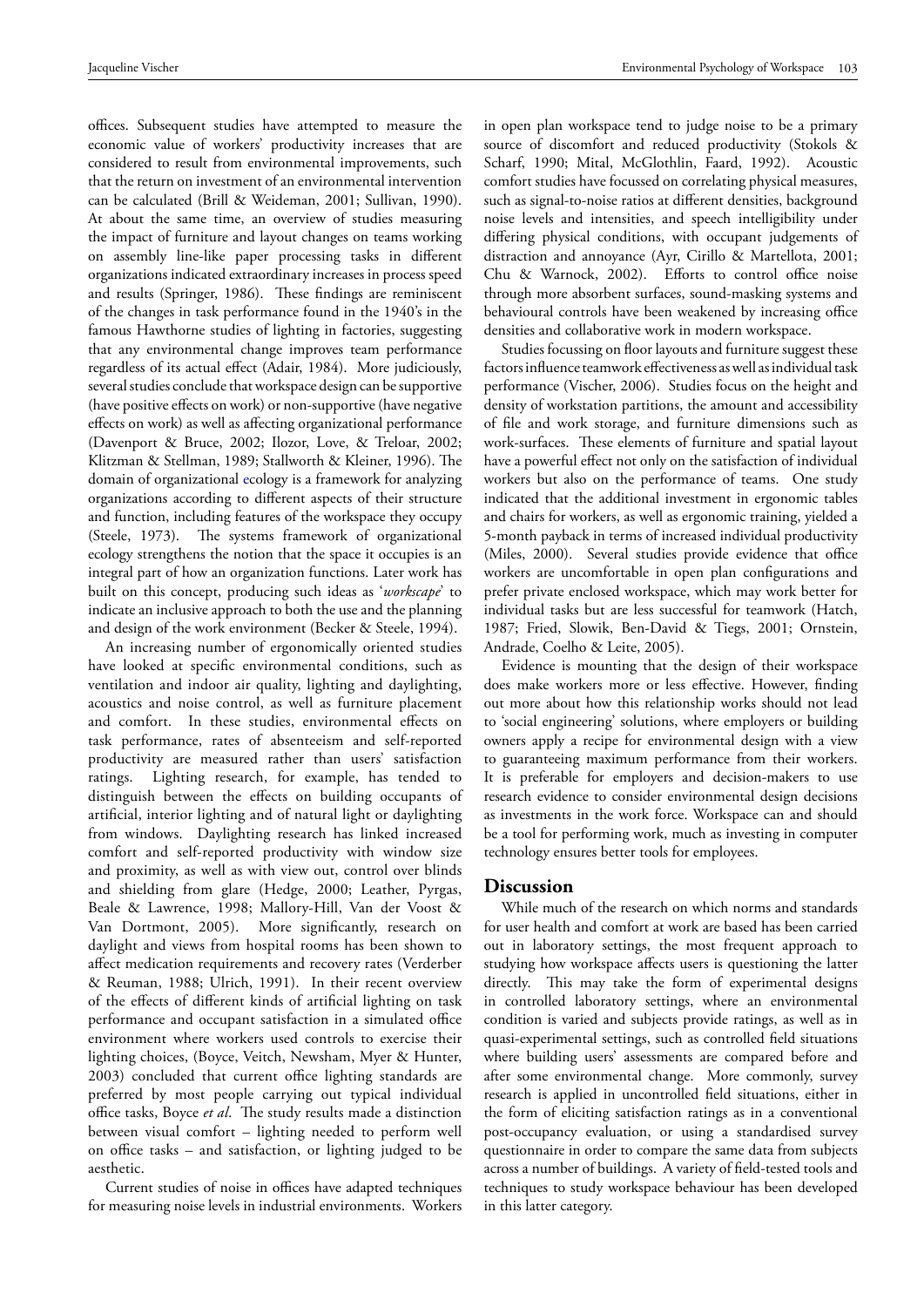

*Figure: 2: Dimensions of functionally comfortable workspace design.*

The structure and form of the way users are approached and the data they are required to yield needs to be precise and standardised to link user feedback with building performance. The results yielded by this approach provide a rich and diverse basis for understanding the user experience (Gann & Whyte, 2003; Leaman & Bordass, 2001; Vischer, 1989, 2005; Zagreus, Huizenga, Arens & Lehrer, 2004). Data yielded by assessment tools, whether in the context of post-occupancy evaluation, design and environmental quality indicators, or building-inuse assessment, can be analysed both for what they tell us about building use as well as about building performance. These field tools are a natural outgrowth of early studies on the sociology of work, of which a few included the physical setting for work. Of these, the most important, and still salient today, is Herzberg's analysis of factors that influence worker motivation. His research established that several key elements of the work environment influence worker motivation, and they can be negative, positive or neutral (Herzberg, 1966). Among these elements is the physical environment, which can be either a neutral or a negative influence on worker motivation. This implies that if it is supportive of the performance of work, it is not noticed. The 'threshold effect' means that those work conditions that affect motivation can be measured in terms of their propensity to move from a neutral, 'no effect' category into 'negative effect'; there is no 'positive effect' category.

Building on this theoretical base, and in line with the results of functional comfort studies, researcher attention is being increasingly paid to the concept of workspace stress. Functional comfort links psychosocial aspects, including worker motivation, with workspace elements and thereby with organisational productivity by measuring environmental support for task performance. The notion of support incorporates not just receiving support from, but also being able to act on the environment to achieve a desired, supportive result. The inverse is also true: where workers' have to struggle to perform their tasks because the built environment is problematic, their situation can be characterised as stressful. In situations where workers do not feel supported, and indeed have to make an extra effort to 'deal' with environmental barriers or problems in order to get their work done, they may lose motivation and experience stress. The definition of workspace stress is the degree to which users have to compensate and expend their own energy performing activities in adverse environmental conditions (Vischer, 2007b). All built environments for work can be placed somewhere on the continuum ranging from completely functionally comfortable to completely dysfunctional and stressful, using feedback from users at a given point in time.

In their overview of stress related to the physical work environment, McCoy and Evans (2005) go beyond ergonomics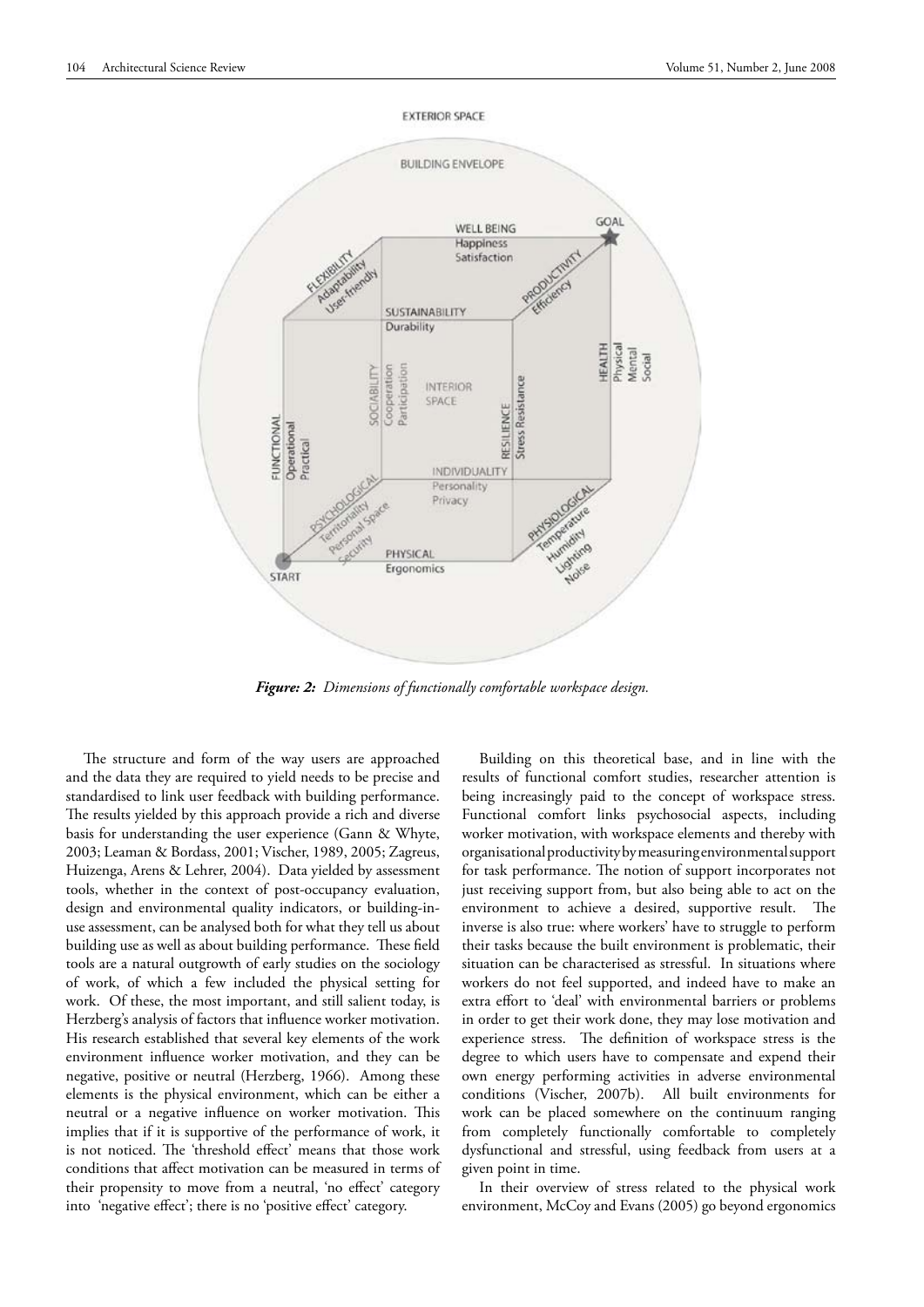to characterise as stressful those situations where elements of the physical environment interfere with the attainment of work objectives. Stressors in the work environment affect employee performance adversely when they are high intensity or prolonged; they slow down the individual's ability to process and understand the number and predictability of 'signals', which increase with task complexity. Potential stressors (i.e. elements that interfere with task performance, motivation and social relationships) include "spatial organisation, architectonic details, ambient conditions and resources, and view or visual access from the workspace. As environmental stressors, [these] can influence physiological processes, produce negative affect, limit motivation and performance, and impede social interaction". These physical stressors in the workplace affect workers' sense of control and effectiveness. Physical environmental stressors also affect social relationships, as the negative effects of stressor exposure reduce "cooperative behaviors, such as social support, altruistic behaviors, and teamwork" (Evans & Cohen, 1987).

Thus in addition to satisfaction, comfort and belonging, the environmental psychology of workspace also includes well established concepts such as worker motivation and how it is influenced by the physical setting, and, more recently, the notion that some measurable amount of stress at work can be attributed to the design of the physical environment. A comprehensive environmental comfort model of workspace quality that incorporates these and other factors is shown in Figure 3. More research is needed to link these concepts together and provide a solid theoretical framework for advancing knowledge through future research.

## **Conclusions and Directions for Future Research**

While considerable knowledge has accrued from studying various aspects of the environmental psychology of workspace, important gaps remain. The structure and content of this area of research have given rise to some new and important questions that are fruitful directions for future research. Before exploring these new directions, we will comment on the development of this field of knowledge to date with a view to strengthening the theoretical framework and lending greater coherence to knowledge already acquired.

By comparing research studies looking at different aspects of the work environment, the lack of clarity about outcomes being measured shows that clarification is needed to guide future research. Occupant satisfaction, while offering a broad and comprehensive measure of environmental quality, is not a practical outcome measure for workspace research. While occupants' self-reports provide data on their needs and preferences, such studies generate little information about what supports task completion, what adds value to the organisation, and why owners and managers should invest in workspace improvement. However, much has been learned about what workers like and dislike in their work environment.

Functional comfort, as measured through systematic feedback from users, invites occupants to provide diagnostic feedback on specific features of the work environment based on what environmental supports they need to perform their tasks. Decisions to remove, replace or change workspace features can be based on how well or not they support

occupants' work and thereby affect the productivity of the organisation. Structured feedback on ambient conditions can also be applied to assessing building systems, and subsequently used to diagnose building problems that are amenable to intervention and improvement. However, a clearer distinction needs to be made between measuring user perceptions and judgements, and measuring actual behavioural effects that are attributable to physical features. For example, workers' perceptions of team workspace (e.g. meeting-rooms and worktables) may not be related to whether or not teamwork behaviour occurs.

Productivity has also been measured largely in terms of occupants' self-reports. These are subject to more subjective bias than satisfaction ratings, as respondents are being asked to make an estimate based on their own feelings. However, there are some studies where more objective productivity indicators such as reduced illness rates, increased speed and accuracy of task completion, and even rate of new ideas generation, have been used as measures of environmental effectiveness in terms of productivity outcomes. A new and little explored outcome measure concerns the effect of the work environment on the creation and transmission of knowledge in organisations (Von Krogh, Nonaka & Nishiguchi, 2000). Many companies are interested in understanding how knowledge accrues in their organisations and how this process can be optimized. The concept termed '*ba*' – an environment that supports and encourages knowledge creation, not only through the design of the space but also through the structure and operations of the social and cultural environment – is now a focus of research. To date, human capital researchers have focused on developing a better understanding of ba. This offers a new and promising direction for analyzing how features of the work environment add value to an organisation's human capital (Nenonen, 2004). Although the concept of ba is only partly definable in physical terms, it would be useful to learn more about how physical settings encourage and support it.

In summary, a rich range of measures of worker productivity is available, and more diversity is needed to advance this line of inquiry. As these new directions for workspace research indicate, worker productivity in the knowledge economy is less a matter of improving speed and accuracy of routine tasks and increasingly a function of generating new ideas, being creative, working effectively in teams, and generating knowledge that adds value to the organisation.

Finally, the feeling of belonging, as might be measured through territoriality and appropriation of space, needs further study owing to the important link with employee retention and reducing costly turnover in organisations. More information about how and why certain environmental features affect employees' sense of belonging and support constructive appropriation behaviours will help organisations determine how and to what degree investment in environmental quality will affect both recruitment and retention of their employees.

In recent years, as the real estate and construction industry shifts its attention to sustainability and the environment, researchers have started to look at the interaction between user comfort at work and the presence or absence of environmentally sustainable features (Heerwagen, 2000; Leaman & Bordass, 2007; Vischer & Prasow, 2008). This direction for future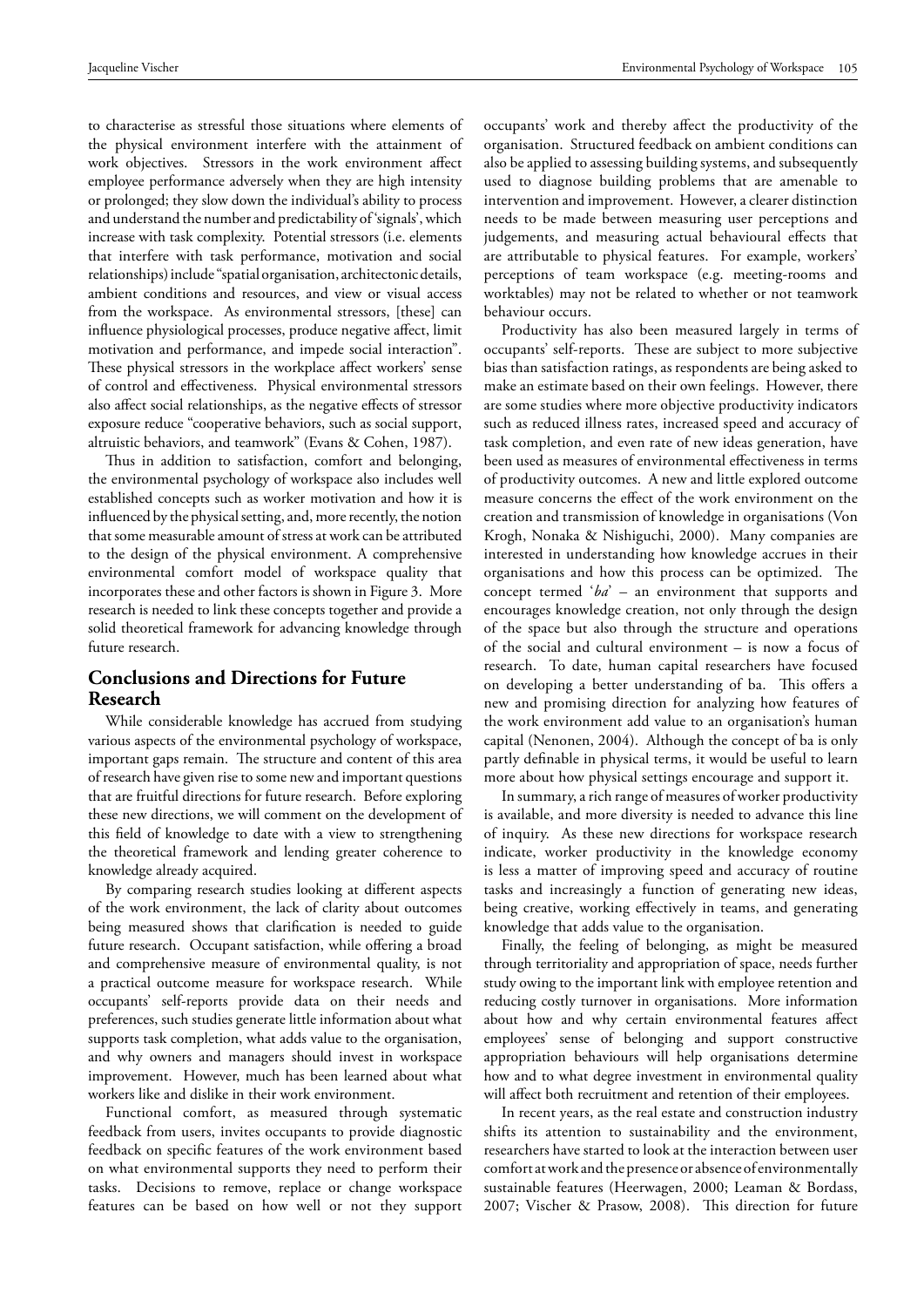study has two possible lines of exploration: the effects of sustainable building features, such as natural ventilation, water recycling and passive cooling technology on occupants and their work; and the behaviour and behavioural changes needed and expected from occupants as a result of sustainable design features in office and other buildings.<sup>4</sup> These might include turning off lights when out of the room, dropping blinds on sunny windows to reduce heat gain, and using public transportation to get to and from work. Anecdotal evidence already exists of buildings supplied with innovative sustainable design features that occupants have either not wanted or not been able to use. There is also some evidence that giving occupants a more active role and responsibility for changing their behaviour in environmentally sustainable buildings is a necessary condition for success.

The environmental psychology of workspace is a rich and diverse field of study that is growing fast. As human beings in all parts of the world spend increasing amounts of time in offices in a wide variety of buildings, the effects of these environments on occupants' performance, health and morale urgently needs to be understood. The knowledge yielded by research in this field will inform employers' decisions as well as corporate investments in the work settings they create, and will assist and improve the building industry as designers, facilities managers, leasing agents and construction professionals acquire it. Business managers also need to understand more about how workspace affects their personnel, as companies need to become more 'agile' and by making ongoing changes to workspace (Joroff, Porter, Feinberg & Kukla, 2003). Finally, all indications are that a better understanding of occupant comfort is a prerequisite for successful sustainability and an effective impact on global warming.

#### **References**

- Adair, J.G. (1984). The Hawthorne Effect: A reconsideration of the methodological artifact. *Journal of Applied Psychology, 69*(2), 334-345.
- Altman, I. (1975). *The Environment and Social Behavior.* Monterey, Calif: Brooks-Cole.
- Ayr, U., Cirillo, E., & Martellota, F. (2001). An experimental study on noise indices in air conditioned offices. *Applied Acoustics, 62*(6), 633-643.
- Becker, F.D. (1981). *Workspace: Creating Environments in Organizations*. New York: Praeger.
- Becker, F., & Kelley, T. (2004). *Offices at Work: Uncommon Workspace Strategies that add Value and Improve Performance.* San Francisco: Jossey-Bass.
- Becker, F., & Steele, F. (1994). *Workplace by Design: Mapping the High Performance Workscape.* San Francisco: Jossey-Bass.
- Bontis, N., Dragonetti, N.C., Jacobsen, K. & Roos, G. (1999). The knowledge toolbox: a review of the tools available to measure and manage intangible resources *European Management Journal, 17*(4), 391 – 402.
- Boyce, P., Veitch, J., Newsham, G., Myer, M., & Hunter, C. (2003). *Lighting Quality and office Work: A Field Simulation Study.* Ottawa: U.S. Department of Energy and National Research Council of Canada.
- Brennan, A., Chugh, J.S., Kline, T. (2002). Traditional versus open office design: A longitudinal study. *Environment and Behavior, 34*(3), 279-299.
- Brill, M. & Weideman, S. (2001). *Disproving Widespread Myths about Workplace Design.* Jasper, Ind: Kimball International.
- Brill, M., Margulis, S.T., Konar, E. & BOSTI in association with Westinghouse Furniture Systems (1984). *Using Office Design to Increase Productivity,* Vols. 1-2. Buffalo, NY: Workplace Design and Productivity, Inc.
- CABE (2004). *Office Design and Business Performance: Technical Report*. London, England: D.E.G.W.
- Cascio, W. (2000). Virtual workplaces: implications for organisational behavior. In C. Cooper & D. Rousseau (Eds.), *Trends in Organizational Behavior* (Vol 6)*: The Virtual Organization.* New York: Wiley.
- Cheng, V., & Ng, E. (2006). Comfort temperatures for naturally ventilated buildings in Hong Kong. *Architectural Science Review, 49*(2), 179-182.
- Chu, W.T., & Warnock, A.C. (2002). *Measurement of Sound Propagation in Open Plan Offices.* Ottawa: Institute for Research in Construction, National Research Council of Canada.
- Clements-Croome, D. (Ed.) (2006). *Creating the Productive Workplace*  (2nd ed.). Oxford, England: Taylor and Francis.
- Craik, K.H. (1966). *The Prospects for an Environmental Psychology*. Berkeley, CA: University of California Press.
- Czikszentmihalyi, M. (2003). *Good Business: Leadership, Flow, and the Making of Meaning.* New York: Viking.
- Davenport, E. & Bruce, I. (2002). Innovation, knowledge management and the use of space: Questioning assumptions about non-traditional office work. *Journal of Information Science, 28(3)*, 225-230
- Davis, G., & Altman, I. (1976). Territories at the workplace: Theory and design guidelines. *Man-Environment Systems, 6(1),* 46-53
- Dewulf, G., & Van Meel, J. (2003). Democracy in design? In R. Best, C. Langston & G De Valence (Eds), *Workplace Strategies and Facilities Management: Building In Value.* London: Butterworth Heinemann
- Duffy, F. (1997). *The New Office.* London: Conran Octopus.
- Evans, G.W., & Cohen, S. (1987). Environmental stress. In D. Stokols & I. Altman (Eds.), *Handbook of Environmental Psychology,*  Vol. 1 (pp. 571-610). New York: Wiley.
- Fischer, G-N, Tarquinio, C., & Vischer, J.C. (2004). Effects of the selfschema on perception of space at work. *Journal of Environmental Psychology, 24*(1), 131-140.
- Fischer, G.-N., (1983). *Le Travail et son Espace [Work and its Space].*  Paris: Dunod.
- Fischer, G.-N. (1989). *Psychologie des Espaces de Travail [The Psychology of Spaces for Work]*. Paris: Armand Colin.
- Fischer, G.N., & Vischer, J.C. (1998). *L'Évaluation des environnements de travail: la méthode diagnostique (The evaluation of work environments: Diagnostic method).* Montréal: Les Presses de l'Université de Montréal and Brussels: De Boek.
- Fried Y., Slowik, L.H., Ben-David, H.A., & Tiegs, R.B. (2001). Exploring the relationship between workspace density and employee attitudinal reactions: An integrative model. *Journal of Occupational and Organizational Psychology, 74*(3), 259-372.
- Friedman, A., Zimring, C., & Zube, E. (1978). *Environmental Design Evaluation.* New York: Plenum Press.

<sup>4</sup> I am indebted to Cédéanne Simard, masters student at the University of Montreal, for her insight into these two possible directions for research in this area.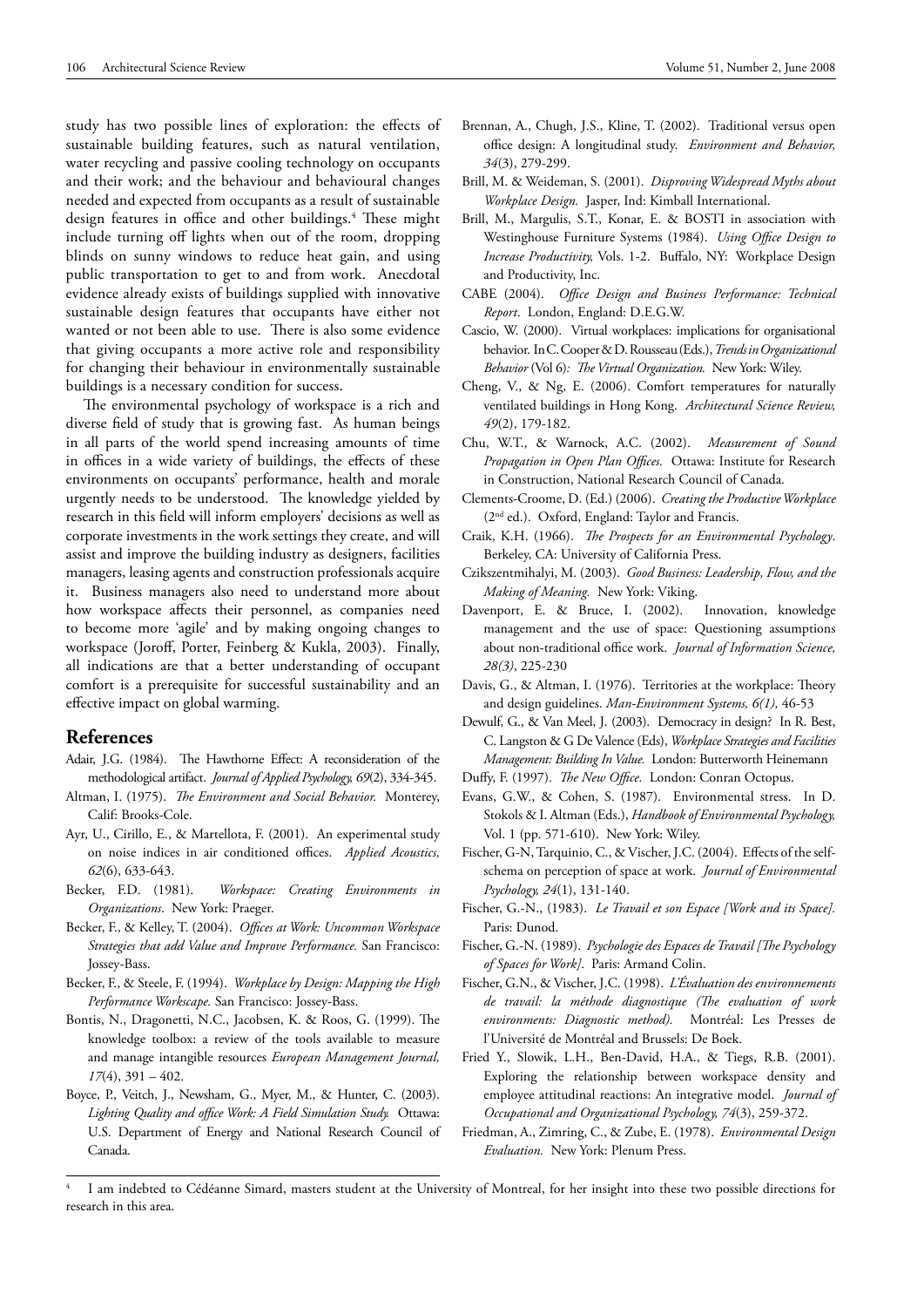- Gann, D., & Whyte, J. (2003). Design quality: Its measurement and management in the built environment. *Building Research & Information 31*(5), 314-317.
- Gifford, R. (2007). The consequences of living in high-rise buildings. *Architectural Science Review*, 50(1), 2-17.
- Hatch, M. (1987). Physical barriers, task characteristics, and interaction activity in research and development firms. *Administrative Science Quarterly 32*(3), 387-399.
- Hedge, A. (1986) Open versus enclosed workspace: the impact of design on employee reactions to their offices. In J.D. Wineman (Ed.), *Behavioural Issues in Office Design.* New York: Van Nostrand Reinhold.
- Hedge, A. (1991). Design innovations in office environments. In W. Preiser, J. Vischer & E. White (Eds), *Design Intervention: Toward A More Humane Architecture*. New York: Van Nostrand Reinhold.
- Hedge, A. (2000). Where are we in understanding the effects of where we are? *Ergonomics 43*(7), 1019-1029.
- Heerwagen, J. (2000). Green buildings, organizational success and occupant productivity *Building Research & Information, 28*(5-6), 353-367.
- Heerwagen, J., Kampschroer, K. Powell, K., & Loftness, V. (2004). Collaborative knowledge work environments. *Building Research and Information, 32*(6), 510-528).
- Herzberg, F. (1966). *Work and the Nature of Man.* Cleveland: World Publishing Co.
- Horgen, T., Joroff, M., Porter, W., & Schon, D. (1999). *Excellence by Design*. New York: Wiley.
- Humphries, M. (2005). Quantifying occupant comfort: Are combined indices of the indoor environment practicable? *Building Research and Information, 33*(4), 317-325.
- Ilozor, B.D., Love, P.E.D., & Treloar, G. (2002). The impact of work settings on organizational performance measures in built facilities. *Facilities, 20*(1-2), 61-67
- Joroff, M., Porter, W., Feinberg, B., & Kukla, C. (2003). The agile workplace. *Journal of Corporate Real Estate, 5*(4), 293-311.
- Kampschroer, K., & Heerwagen, J. (2005). The strategic workplace: Development and evaluation. *Building Research and Information, 33*(4), 326-337.
- Karasek, R., & Theorell, T. (1990). *Healthy Work: Stress, Productivity and the Reconstruction of Working Life.* New York: Basic Books.
- Klitzman, S., & Stellman, J, (1989). The impact of the physical environment on the psychological well-being of office workers. *Social Science of Medicine, 29*(6), 733-742.
- Kupritz, V.W. (1998). Privacy in the workplace: The impact of building design. *Journal of Environmental Psychology, 18*, 341-356.
- Lai, J., Levas, A., Chou, P., Pinhanez, C., & Viveros, M. (2002). Bluespace: Personalizing workspace through awareness and adaptability. *International Journal of Human-Computer Studies, 57*(5), 415-428.
- Lawton, M.P. (1980). *Environment and Aging.* Monterey, CA: Brooks-Cole.
- Leaman, A., & Bordass, B. (2007). Are users more tolerant of green buildings? *Building Research and Information, 35*(6), 662-673.
- Leaman, A., & Bordass, W. (1998). Probe 15: Productivity in buildings, the killer variables. *Building Services*, June, 41-43.
- Leaman, A., & Bordass, W. (2001) Assessing building performance in use: The Probe occupant surveys and their implications. *Building Research and Information, 29*(2), 129-143.
- Leather, P., Pyrgas, M., Beale, D., & Lawrence, C. (1998). Windows in the workplace: Sunlight, view and occupational stress. *Environment and Behavior, 30*(6)*,* 739-762.
- Lee, S.Y., & Brand, J. (2005). Effects of control over office workspace on perceptions of the work environment and work outcomes. *Journal of Environmental Psychology, 25*(3), 323-333.
- Lewin, K. (1951). *Field Theory in Social Science.* New York: Harper.
- Little, B.R. (1968). Psychospecialization: Functions of differential interests in persons and things. *Bulletin of the British Psychological Society, 21*, 113.
- Mallory-Hill, S., Van der Voost, T., & Van Dortmont, A. (2005). Evaluation of innovative workplace design in The Netherlands. In W.F.E. Preiser & J.C. Vischer (Eds.), *Assessing Building Performance*. Oxford, England: Elsevier.
- Marans, R., & Spreckelmeyer, K. (1981). *Evaluating Built Environments: A Behavioral Approach.* Ann Arbor, MI: University of Michigan, Institute for Social Research and Architectural Research Laboratory.
- McCoy, J.M., & Evans, G.W. (2005). Physical work environment. In J. Barling, E.K. Kelloway & M.R. Frone (Eds.), *Handbook of Work Stress*. Thousand Oaks, CA: Sage.
- McCusker, J.A. (2002). Individuals and open space office design: The relationship between personality and satisfaction in an open space work environment. *Dissertation Abstracts International: Section B: The Sciences & Engineering, 63*(2-B), August.
- Miles, A.K. (2000) *The Ergonomics and Organizational Stress Relationship* PhD thesis, Florida State University School of Business, micro. 9994574.
- Mital, A., McGlothlin, J.D., & Faard, H.F. (1992). Noise in multiple workstation open-plan computer rooms: Measurements and annoyance. *Journal of Human Ergology, 21*, 69-82.
- Moore, G.T. (1980). Holism, environmentalism and the systems approach. *Man-Environment Systems 10*(1), 11-21.
- Moos, R.H. (1973). Conceptualizations of human environment. *American Psychologist, 28,* 652-655.
- Nenonen, S. (2004). Analysing the intangible benefits of work space. *Facilities, 22*(9-10), 233-239.
- Newsham, G. (1997). Cost-effective open plan environments (COPE): A new research initiative. *Construction Innovation, 3*(1), 32-34.
- Newsham, G., Veitch, J., Arsenault, C., & Duval, C. (2004). *Effect of dimming control on office worker satisfaction and performance* (NRCC-47069). Ottawa: National Research Council Canada.
- Niemala, R., Rautio, S., Hannula, M., & Reijula, K. (2002). Work environment effects on labor productivity: An intervention study in a storage building. *American Journal of Industrial Medicine, 42*(4), 328-335.
- Odemis, K., Yener, C., & Camgoz, N. (2004). Effects of different lighting types on visual performance. *Architectural Science Review, 47*(3), 295-301.
- Oldham, G.R. (1988). Effects of changes in workspace partitions and spatial density on employee reactions: A quasi-experiment. *Journal of Applied Psychology, 73*(2), 253-258.
- Ornstein, S.W. (1999). A post-occupancy evaluation of workplaces in Sao Paolo, Brazil. *Environment and Behavior, 31*(4)*,* 435-462
- Ornstein, S.W., Andrade, C.M., & Coelho Leite, B.C. (2005). Assessing Brazilian workplace performance. In W.F.E. Preiser & J.C. Vischer (Eds.), *Assessing Building Performance*. Oxford, England: Elsevier.
- Oseland, N. (1999). *Environmental Factors Affecting Office Workers' Performance: A Review of Evidence*. CIBSE Technical Memorandum TM24. Paris: CIBSE.
- Ozturk, L.D. (2003). The effect of luminance distribution on interior perception. *Architectural Science Review, 46*(3), 233-238.